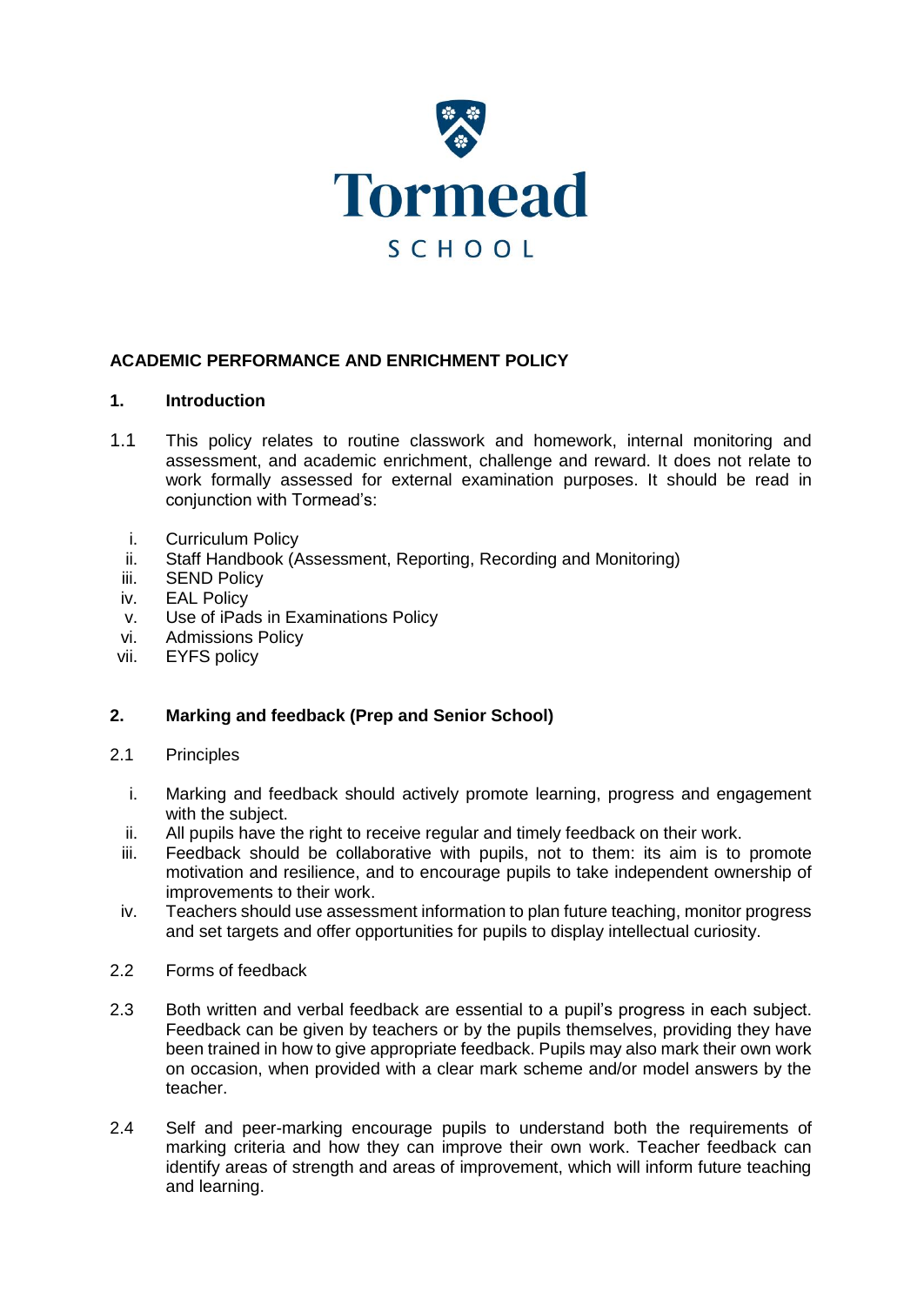2.5 Teacher feedback may be verbally given, written or annotated online with apps such as Showbie as departments deem appropriate for the task set. Appropriate and meaningful marking is discussed regularly in HoDs and departmental meetings to share best practice.

# **3. Frequency of Marking and Feedback**

- 3.1 Teachers should create opportunities for verbal feedback every lesson, recognising that the dialogue between teacher and pupils is crucial to learning.
- 3.2 Written feedback should be regular and timely in order to have the maximum impact on learning.
- 3.3 Consideration should also be given to teacher workload: HoDs should set expectations which are reasonable for teachers and do not have a negative impact on other aspects of their role or on their wellbeing. Efficiency is crucial.

## **4. Quality of Feedback**

- 4.1 Feedback should:
	- i. Be specific about areas of strength (e.g. 'what went well').
	- ii. Identify, where appropriate, clear and specific targets for increased achievement (e.g. 'even better if').
	- iii. Encourage and motivate pupils, and promote a growth mindset.
	- iv. Challenge pupils to think at a deeper level.
	- v. Be manageable for pupils to reflect and act upon.
	- vi. Be consistently constructive and meaningful in tone; praise and encouragement should be used where appropriate to show that teachers value a pupil's effort but praise should not mask areas for improvement.

### **5. Impact of Feedback**

- 5.1 Feedback is not effective unless it has a positive impact on pupil progress, regardless of ability. Teachers should ensure that opportunities are given in lessons to act on feedback and monitor whether they have used these opportunities effectively.
- 5.2 These opportunities may take different forms according to the subject area and topic being studied, for example:
	- i. Re-drafting sections of work in light of the feedback.
	- ii. Correcting misconceptions or errors.
	- iii. Answering challenge questions that promote greater depth of understanding.
	- iv. Acting on the targets in subsequent pieces of work.
	- v. Correcting subject-specific spelling/style.
- 5.3 Care should be taken to personalise marking and feedback, especially for pupils with Special Educational Needs, to avoid over-correcting mistakes and allow focus to remain on key points. Feedback should take into account an individual's aptitudes, needs and prior attainment.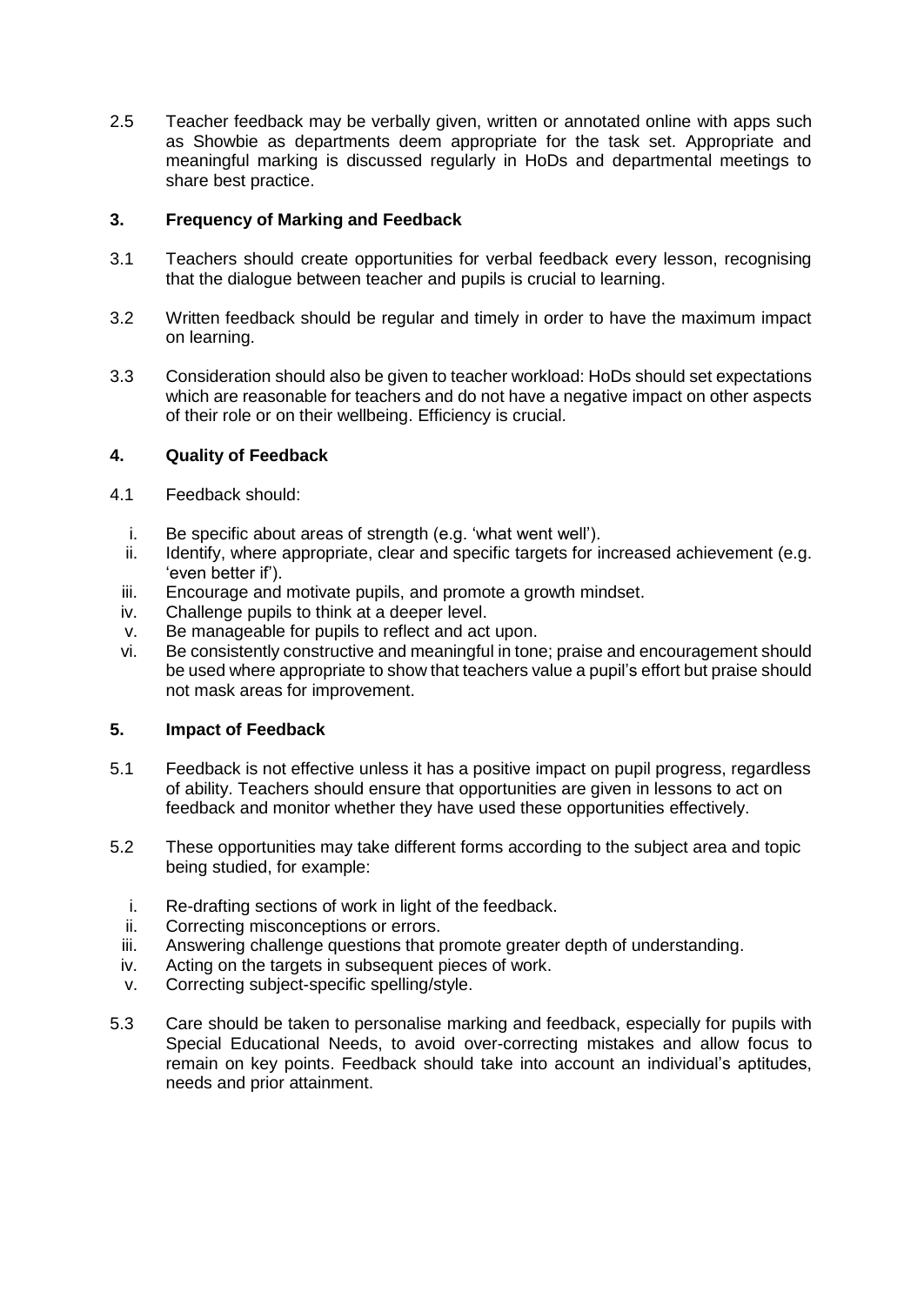## **6. Quality of Feedback**

6.1 HoDs are responsible for monitoring the quality and impact of marking and feedback in their subject areas, and should undertake work scrutiny of specific students, sets or year groups during the academic year. Where there are concerns over the marking and feedback in a particular class, the HoD will work closely with the teacher concerned and liaise with the HoD and/or Assistant Head: T&L about the appropriate course of action to be taken.

# **7. Baseline assessment and monitoring**

## 7.1 **EYFS and Prep**

- 7.2 Upon entering Reception, girls are assessed in language, reading/phonic knowledge, and problem solving, reasoning and numeracy skills. The results enable appropriate and effective planning. End-of-year assessments are carried out which, alongside the EYFS Profile, inform the planning for the following year. These also highlight any strengths and weaknesses for individuals/groups as well as areas of the curriculum which need to be addressed. EYFS profile results are reported to the local authority, and form a baseline for tracking the girls' progress through Tormead Prep School.
- 7.3 Those entering the Prep School beyond the EYFS complete assessments to show where they are in relation to their cohort. This provides a baseline for continued monitoring and analysis.

### **8. Senior School**

- 8.1 Pupils take the MidYis test in Year 7, or soon after arrival if they enter the School higher up. Tormead uses the MidYis scores generated for the Independent Cohort rather than the National Cohort. Scores are not shared with pupils or parents at KS3 or KS4.
- 8.2 In the Lower School, MidYis scores are used as a basic indicator of potential. The halftermly progress score ("PPM") is measured directly against the MidYis score. Whilst Tormead recognises that there are many underlying factors that may affect academic performance at any one time (e.g. absence from lessons; a change in schools; personal circumstances; interest/ability in one of a wide variety of subjects; learning support needs) the MidYis score is nevertheless a useful tool in the discussion of academic progress.
- 8.3 In the Upper School, MidYis scores, along with Tormead's "Value Added", are used to generate a predicted GCSE grade that any pupil is most likely to achieve given their MidYis profile. However, we do not believe that pupils should be inhibited by these barriers, and so two Waypoints are included, WP1 being the predicted grade (which may change), and WP2 the "9" grade.
- 8.4 The ALIS test is taken early in the Lower Sixth and scores shared and discussed with each pupil, considering the chances graphs for each subject. The half-termly PPM score is measured directly against individual ALIS scores.

### **9. Performance monitoring, feedback and reporting**

9.1 In order to support their progress, the academic performance of all pupils is monitored regularly and thoroughly in a variety of ways.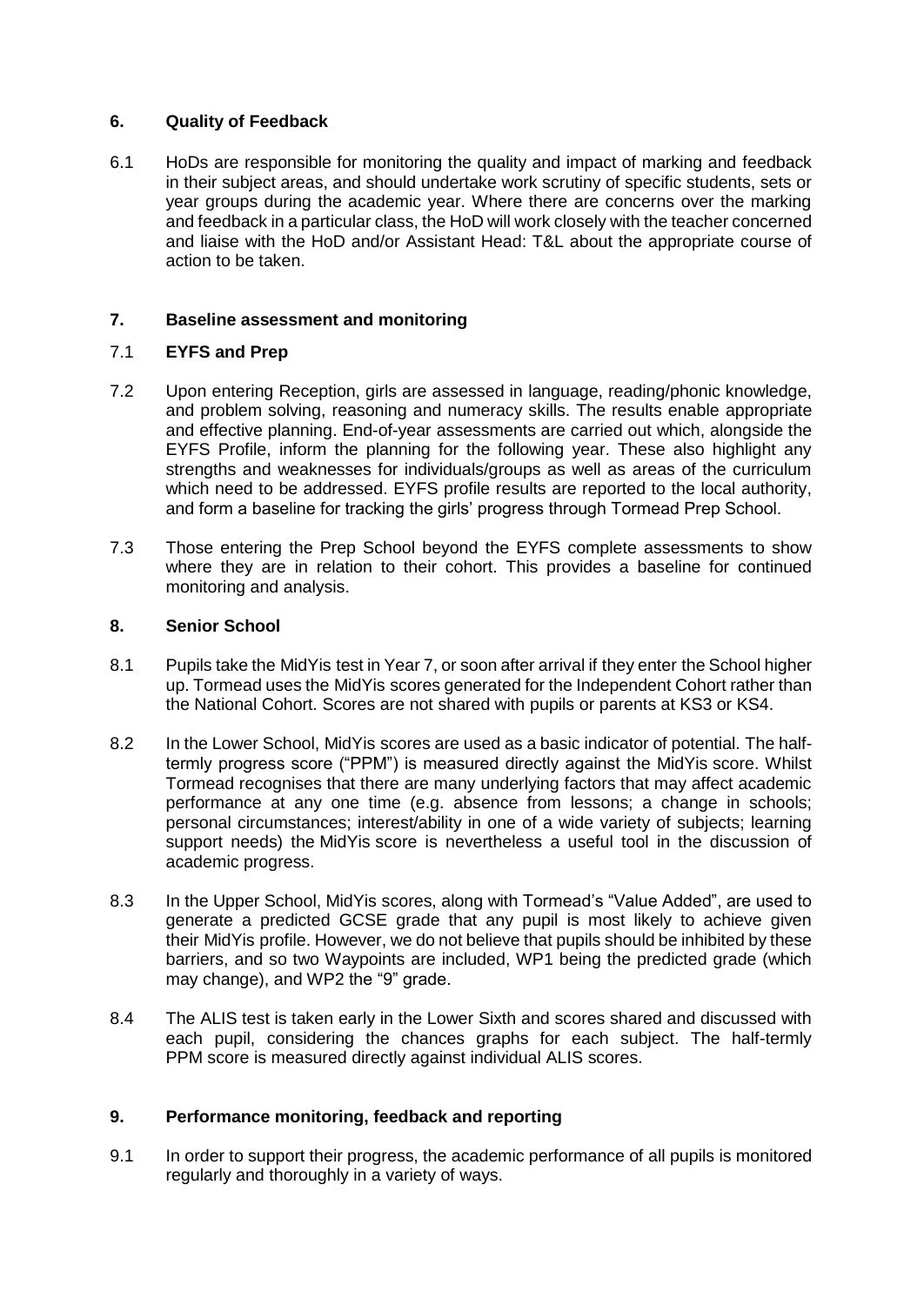- i. In EYFS (Reception), regular formative assessments, based on observations, photographs and examples of work, inform everyday planning as well as provide 'learning priorities' for each girl. An individual profile/learning journey is compiled throughout the year using the Tapestry App and, where necessary, additional written observations are kept in an assessment folder. Observational assessments are then matched against the scales on the EYFS Profile. The girls' progress is monitored by making best-fit judgements using the Early Years Outcomes and is recorded in the Tapestry App. At the end of the year, it informs the planning by the Year 1 teacher in order to support and extend children's learning as they move into KS1.
- ii. Pre-Prep and Prep staff monitor and assess the progress of their pupils throughout the year. Formative assessment is continual, and feedback given to the pupils, other staff and, if necessary, parents. Summative assessments take place during the Autumn, Spring and Summer Terms enabling analysis of value added across all pupils and the monitoring of specific groups such as EAL, SEN, EHCP and MAT.
- iii. Reception parents are sent a written end of term summary report at the end of each term (in line with the EYFS framework).
- iv. Pre-Prep and Prep parents are sent a Grade Card in the Autumn and Spring terms and a full written report at the end of the Summer term.
- v. Parents' evenings are held in the Autumn and Spring terms, along with regular Reception Open Afternoons for parents.
- vi. Academic concerns in the Prep School are flagged via the weekly Academic/Pastoral meeting and followed up if necessary by the Director of Studies and Learning Support and written up on CPOMS.
- vii. In Prep and Senior School, subject teachers monitor in every lesson through various means, including verbal interaction, classroom performance and written work (marking of class tasks; homework; assessments in line with departmental schemes of work and content delivery).
- viii. Academic concerns in the Senior School are flagged as they arise via CPOMs: this enables FT, HoY , AH:APE and DH(A) to spot patterns and react accordingly, liaising with e.g. Learning Support.
- ix. Departmental meetings begin with a discussion of those performing above or below expectations: action points are discussed as necessary and shared with HoYs for follow-up.
- x. HoDs meet fortnightly with their line manager to discuss pupil progress.
- xi. Half-termly scores ("PPM scores") are intended as an indicator of each girl's attainment in each subject; from these **an appropriate attainment grade for that year group for that subject** is generated. These are discussed in holistic review by HoYs, AH: APE and DH(A), and action points are shared with staff.
- xii. Those not taking external examinations (years 7-10 and Lower Sixth) sit internal examinations in June. Those sitting external examinations sit mock examinations at appropriate times.
- xiii. The School is able to give parents a detailed, clear and up-to-date assessment of their daughter's performance whenever necessary as well as at the timetabled Parents' Evenings, within written reports and half-termly Grade Cards.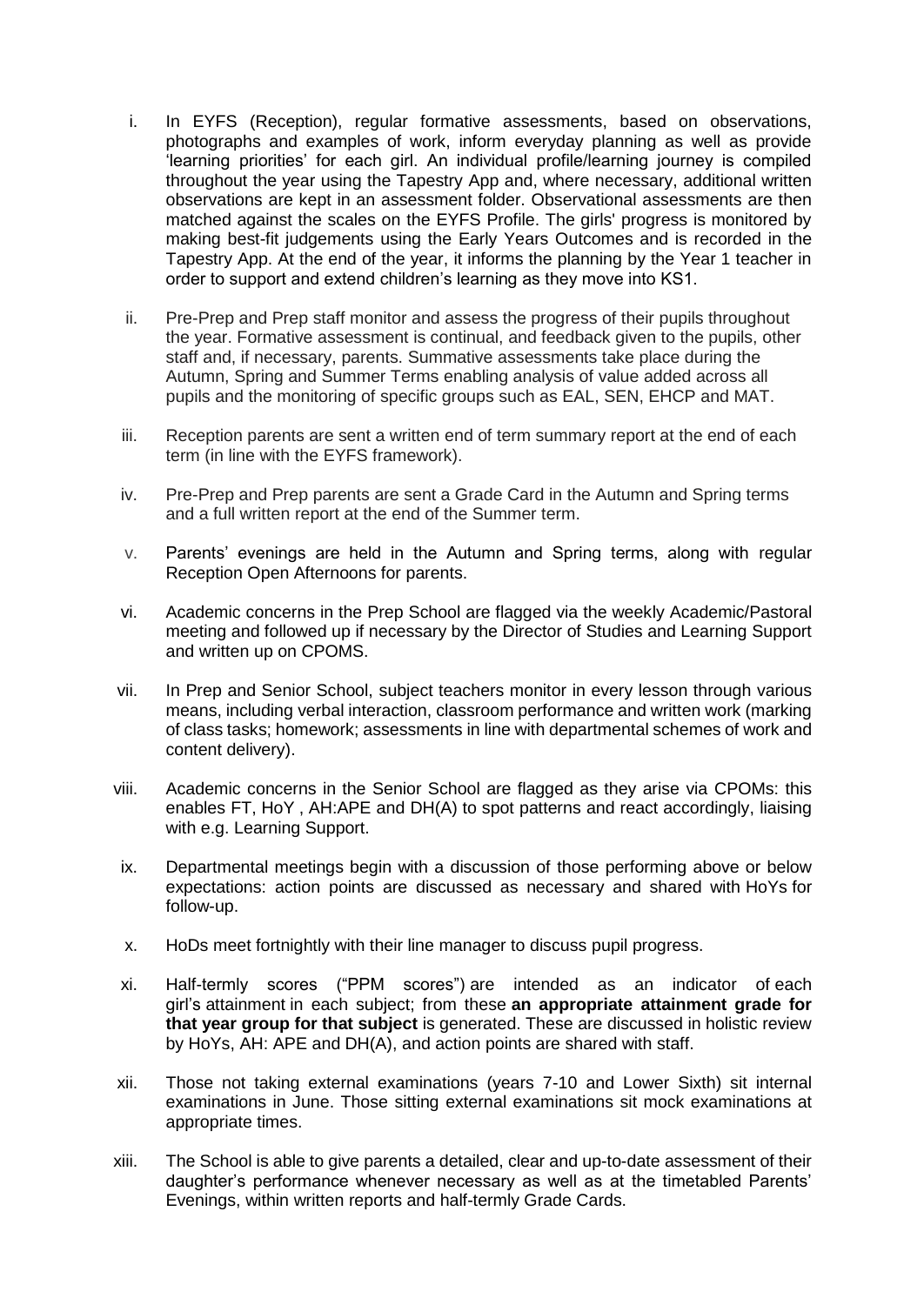#### **10. Academic enrichment, challenge and rewards**

10.1 Tormead recognises and rewards pupils throughout the School for outstanding performance in many areas. A Scholarship entails a reduction in fees as stated in the terms of the Scholarship offer; pupils receive a pin recognising their Scholarship. Each Scholarship carries with it its own reward and expectations. They are awarded in accordance with the terms laid out in the Admissions Policy.

#### **11. Selection of Academic Scholars**

- 11.1 An academic Scholarship is offered in Year 3. Internal or external candidates may apply. Data from internal candidates' Year 2 assessments or the external candidates tests will be taken into consideration. The top performers will then be asked in for an interview with the Director of Studies and Head.
- 11.2 At 11+, external candidates are eligible for an Academic Scholarship based on their performance in the assessment process. Internal candidates (for whom there is no entrance assessment) may apply for an Academic Scholarship; the award is based upon their previous academic record and the entrance interview.
- 11.3 Approximately four Williams Cole Scholarships are awarded after the Year 10 summer examinations: top performers are invited to an interview with the Head and the AH:APE.
- 11.4 Pupils entering Tormead in the Sixth Form may apply for an Academic Scholarship. They sit a general scholarship paper of 1½ hours as well as papers for two of their chosen A Level options, and are interviewed by the Head and the Sixth Form Team.

### **12. Academically More Able pupils and High Performance Learners**

- 12.1 All staff keep a note of the Academic Scholars and the Academically More Able in their markbooks. This information is kept on the School's central list ('the Academic Snapshot'), which is updated regularly by the AH: APE. A separate document is maintained in the Prep School. These pupils in particular are given appropriately stretching material and encouraged to broaden their knowledge and interest.
- 12.2 As an HPL School, Tormead recognises that everybody is capable of performing highly and that there should be no barriers to their achievement. All pupils are given the skills and encouragement needed to make as much progress as they can, whatever their academic starting point.
- 12.3 There is a busy and broad programme of Academic Enrichment. The Clayton Society runs workshops talks and challenges throughout the academic year. These embrace a wide variety of subjects and may be run by outside speakers/groups, staff and senior pupils. All are invited; it is expected that Academic Scholars will want to attend many of these. Children throughout the Prep can undertake appropriate self-directed challenges to earn Beacon stamps in the Prep 's Beacon enrichment programme.
- 12.4 Many other activities for academic enrichment and intellectual confidence are offered for all years, subjects and interests. These range from departmental extension activities to the more general clubs such as Kytos, Countdown Club and Puzzle Club, among others. The Prep School runs Chess, Bridge and Code Clubs, among others.